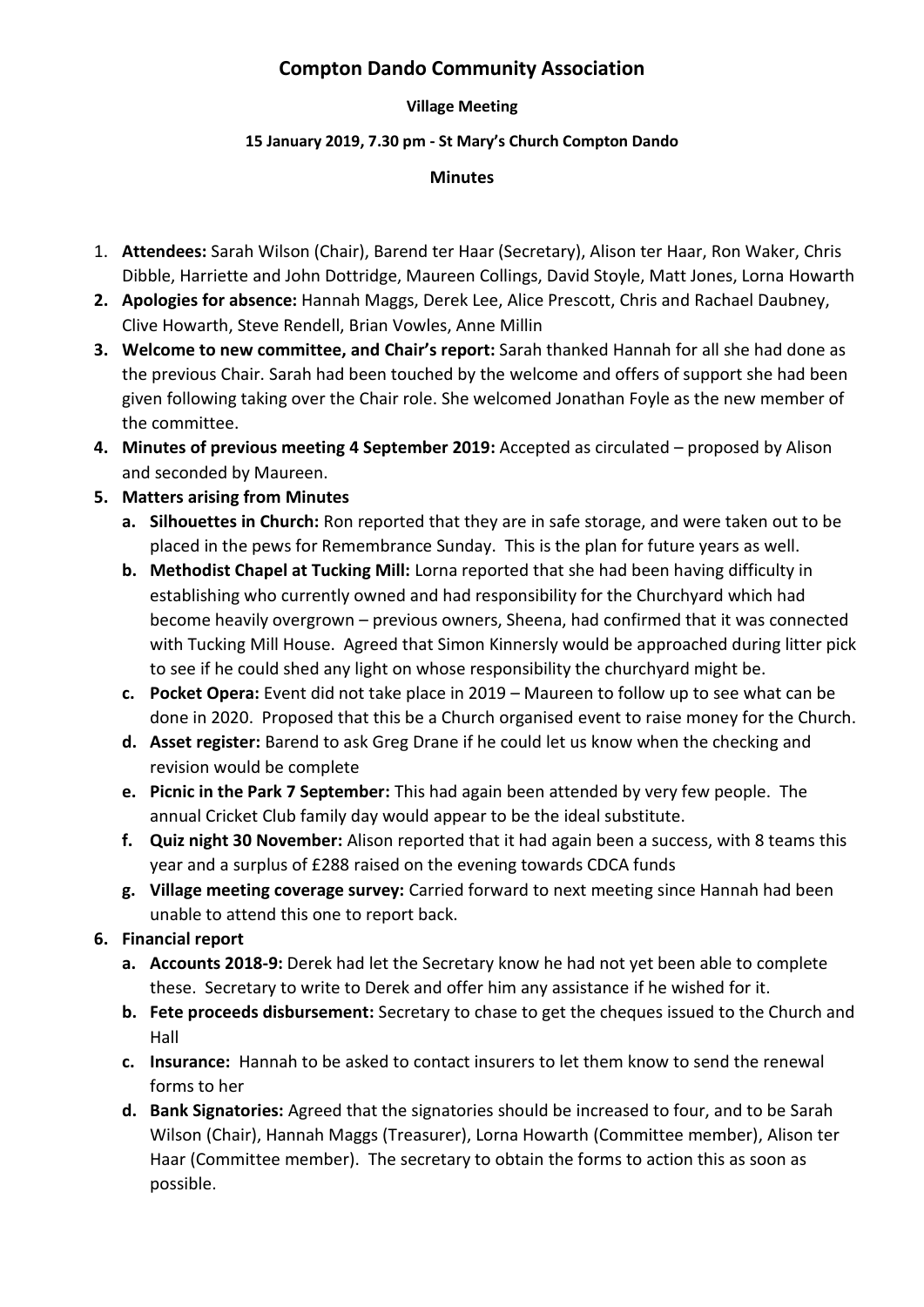- **e. Contribution to cost of lights:** The cost of the cherry picker needed for putting up the lights had been twice as much as budgeted. Agreed that CDCA pay £100 to Roger Piercey as a contribution towards the costs. The meeting thanked Clive and Roger for their efforts, and the improved lighting had been much appreciated all round.
- **f. Grant applications:** Agreed that CDCA should apply to the Parish Council for S137 grants for stream maintenance, as per last year, and for reseeding the parking bank by the bridge. Secretary to action with the Chair.

### **7. Social Media/Website:**

- a. Alison confirmed that she had received from Lorna papers from Joe Bettey, as well as pieces in Mervyn Cox and Grace Pow, and that she was in the process of posting these onto the CDCA website.
- b. Matt and Alison confirmed that they regularly kept different village members up to date by the Village Facebook page and a Village email mailing list.
- c. Suggested that we set up a WhatsApp group as well since this works well for fact communication by the Cricket Club. Action: Secretary to ask all on the email list if they were happy to be added to a CD WhatsApp group.

## **8. Activities for 2020**

- **a. Coffee Mornings:** the dates had been circulated, with one change being April's being moved from 11 to 4 April, since 11 April is Easter Saturday.
- **b. Churchyard Working Party:** Steve has proposed dates for 2020 that coincide with coffee mornings so that people can benefit from attending both on the one day: 4 April; 13 June; 15 August; 10 October
- **c. Wells Way talk – 24 January 19.30h:** Maureen confirmed that all was in place with tickets at £5 each to include a first drink and nibbles available from her. Requested extra raffle prizes to go to her.
- **d. Litter Pick – 2 February 10.00h:** All in place with Simon Kinnersly and Chris Daubney offering transport. Harriette will be offering ploughman's and soup lunch at end of picking. Secretary to circulate flyer.
- **e. Craft Days:** Harriette confirmed she already had over 30 signed up for 18 January day. She had added an extra date of 28 January, and then the next event will be 17 February.
- **f. Fete:** Matt is leading the organizing group this year, and confirmed the date as the first Saturday in July  $(4<sup>th</sup>)$  as usual. However, he and Sarah are expecting their second child around that date. Alison to share her fete checklist with Matt.
- **g. Quiz night:** Alison confirmed that she and Alice would organise the event again in November. Date to be confirmed once the Bath rugby future list known, to avoid clashes with a home game.
- **h. VE day – Friday 8 May:** WW1 commemoration team Joy, Brian, and Fiona to be asked if they were interested to put on a local event on VE day bank holiday weekend.Secretary to ask them.
- **i.** Liaison with other groups Church/Hall/Cricket: Agreed that liaison with the Church was achieved through Village meeting attendance by Maureen, Ron, David, and Steve; with the Hall by the Dottridges; with the Cricket Club through Matt**.**  The Church had been concerned about its drop in income in recent years, but David was able to announce that he had been able to get a number of new Standing Orders paying monthly sums towards the Church upkeep.
- **9. Dates of meetings 2020:** April, June, and September with AGM in October. Chair to liaise with Treasurer and dates to be circulated